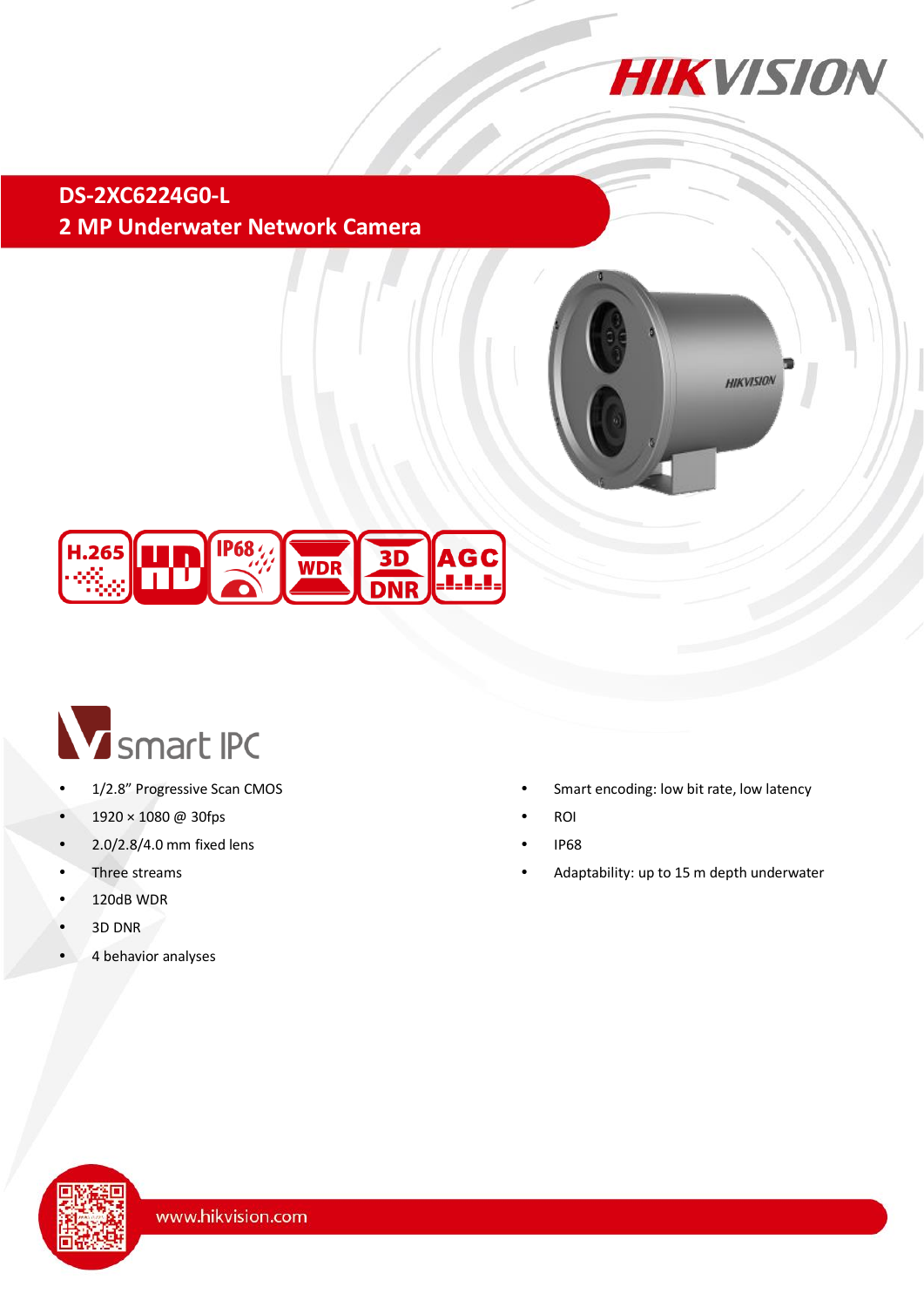

# **Specifications**

 $\boldsymbol{\nabla}$ 

| <b>Camera</b>               |                                                                                                                                                                                                                                         |                                                                                                                                                                                                                                  |  |  |
|-----------------------------|-----------------------------------------------------------------------------------------------------------------------------------------------------------------------------------------------------------------------------------------|----------------------------------------------------------------------------------------------------------------------------------------------------------------------------------------------------------------------------------|--|--|
| Image Sensor                | 1/2.8" Progressive Scan CMOS                                                                                                                                                                                                            |                                                                                                                                                                                                                                  |  |  |
| Min. Illumination           | Color: 0.002 Lux @ (F1.2, AGC ON), 0.003 Lux @ (F2.0, AGC ON)<br>B/W: 0.0002 Lux @ (F1.2, AGC ON), 0.0003 Lux @ (F2.0, AGC ON), 0 lux with white light                                                                                  |                                                                                                                                                                                                                                  |  |  |
| Shutter Speed               | 1 s to 1/100,000 s                                                                                                                                                                                                                      |                                                                                                                                                                                                                                  |  |  |
| Slow Shutter                | Yes                                                                                                                                                                                                                                     |                                                                                                                                                                                                                                  |  |  |
| Auto-Iris                   | N/A                                                                                                                                                                                                                                     |                                                                                                                                                                                                                                  |  |  |
| Day & Night                 | Electronic                                                                                                                                                                                                                              |                                                                                                                                                                                                                                  |  |  |
| Digital Noise Reduction     | 3D DNR                                                                                                                                                                                                                                  |                                                                                                                                                                                                                                  |  |  |
| <b>WDR</b>                  | 120 dB                                                                                                                                                                                                                                  |                                                                                                                                                                                                                                  |  |  |
| Angle Adjustment            | N/A                                                                                                                                                                                                                                     |                                                                                                                                                                                                                                  |  |  |
| Lens                        |                                                                                                                                                                                                                                         |                                                                                                                                                                                                                                  |  |  |
| Focal length                | 2.0/2.8/4.0 mm fixed lens                                                                                                                                                                                                               |                                                                                                                                                                                                                                  |  |  |
| Aperture                    | 2.0 mm @ F2.2, 2.8 mm @ F1.6, 4 mm @ F1.6                                                                                                                                                                                               |                                                                                                                                                                                                                                  |  |  |
| <b>FOV</b>                  | 2.0 mm @ F2.2, horizontal FOV 127.6°, vertical FOV 74.5°, diagonal FOV 145.9°<br>2.8 mm @ F1.6, horizontal FOV 108°, vertical FOV 56.7°, diagonal FOV 121.4°<br>4 mm @ F1.6, horizontal FOV 82°, vertical FOV 43.8°, diagonal FOV 96.5° |                                                                                                                                                                                                                                  |  |  |
| Lens Mount                  | M12                                                                                                                                                                                                                                     |                                                                                                                                                                                                                                  |  |  |
| <b>White Light</b>          |                                                                                                                                                                                                                                         |                                                                                                                                                                                                                                  |  |  |
| White Light Range           | Up to 10 m                                                                                                                                                                                                                              |                                                                                                                                                                                                                                  |  |  |
| <b>Compression Standard</b> |                                                                                                                                                                                                                                         |                                                                                                                                                                                                                                  |  |  |
| Video Compression           | Main stream: H.265/H.264<br>Sub-stream: H.265/H.264/MJPEG<br>Third stream: H.265/H.264                                                                                                                                                  |                                                                                                                                                                                                                                  |  |  |
| H.264 Type                  | Baseline Profile/Main Profile/High Profile                                                                                                                                                                                              |                                                                                                                                                                                                                                  |  |  |
| $H.264+$                    | Main stream support.                                                                                                                                                                                                                    |                                                                                                                                                                                                                                  |  |  |
| H.265 Type                  | <b>Main Profile</b>                                                                                                                                                                                                                     |                                                                                                                                                                                                                                  |  |  |
| $H.265+$                    | Main stream support.                                                                                                                                                                                                                    |                                                                                                                                                                                                                                  |  |  |
| Video Bit Rate              | 32 Kbps to 16 Mbps                                                                                                                                                                                                                      |                                                                                                                                                                                                                                  |  |  |
| Audio Compression           | N/A                                                                                                                                                                                                                                     |                                                                                                                                                                                                                                  |  |  |
| Audio Bit Rate              | N/A                                                                                                                                                                                                                                     |                                                                                                                                                                                                                                  |  |  |
| <b>Smart Feature-set</b>    |                                                                                                                                                                                                                                         |                                                                                                                                                                                                                                  |  |  |
| <b>Behavior Analysis</b>    | Line crossing detection, intrusion detection, region entrance detection, region exiting detection                                                                                                                                       |                                                                                                                                                                                                                                  |  |  |
| <b>Exception Detection</b>  | N/A                                                                                                                                                                                                                                     |                                                                                                                                                                                                                                  |  |  |
| Face Detection              | N/A                                                                                                                                                                                                                                     |                                                                                                                                                                                                                                  |  |  |
| Region of Interest          | 4 fixed regions for each stream                                                                                                                                                                                                         |                                                                                                                                                                                                                                  |  |  |
| <b>Image</b>                |                                                                                                                                                                                                                                         |                                                                                                                                                                                                                                  |  |  |
| Max. Resolution             | $1920 \times 1080$                                                                                                                                                                                                                      |                                                                                                                                                                                                                                  |  |  |
| Main Stream                 | H.265/H.264                                                                                                                                                                                                                             | 50Hz: 25fps (1920 × 1080, 1280 × 960, 1280 × 720)<br>60Hz: 30fps (1920 × 1080, 1280 × 960, 1280 × 720)                                                                                                                           |  |  |
| Sub Stream                  | H.265/H.264/MJPEG                                                                                                                                                                                                                       | 50Hz: 25fps (1920 × 1080, 1280 × 960, 1280 × 720, 704 × 576, 352 × 288, 640<br>$\times$ 480, 320 $\times$ 240)<br>60Hz: 30fps (1920 × 1080, 1280 × 960, 1280 × 720, 704 × 480, 352 × 240, 640<br>$\times$ 480, 320 $\times$ 240) |  |  |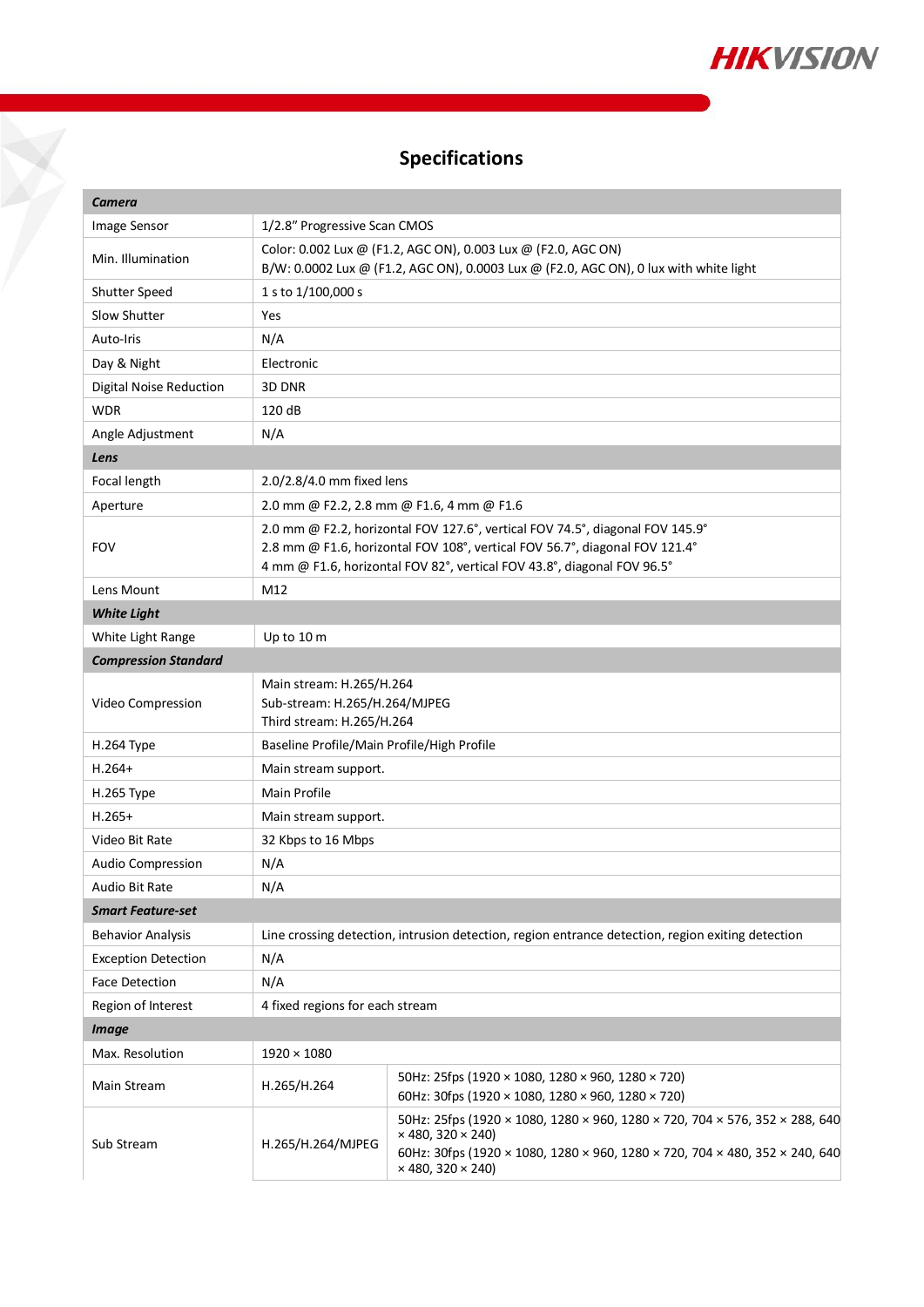

| <b>Third Stream</b>                   | H.265/H.264                                                                                                                                         | 50Hz: 25fps (1920 × 1080, 1280 × 960, 1280 × 720, 704 × 576, 640 × 480, 352<br>$\times$ 288, 320 $\times$ 240) |  |
|---------------------------------------|-----------------------------------------------------------------------------------------------------------------------------------------------------|----------------------------------------------------------------------------------------------------------------|--|
|                                       |                                                                                                                                                     | 60Hz: 30fps (1920 × 1080, 1280 × 960, 1280 × 720, 704 × 480, 640 × 480, 352                                    |  |
|                                       |                                                                                                                                                     | $\times$ 240, 320 $\times$ 240)                                                                                |  |
| Image Enhancement                     | BLC, HLC, 3D DNR, Defog, EIS                                                                                                                        |                                                                                                                |  |
| <b>Image Setting</b>                  | Rotate mode, saturation, brightness, contrast, sharpness, AGC, white balance adjustable by client<br>software or web browser                        |                                                                                                                |  |
| <b>Target Cropping</b>                | Yes                                                                                                                                                 |                                                                                                                |  |
| <b>SVC</b>                            | H.264 encoding                                                                                                                                      |                                                                                                                |  |
| Day/Night Switch                      | Day/Night                                                                                                                                           |                                                                                                                |  |
| Picture Overlay                       | LOGO picture can be overlaid on video with $128 \times 128$ 24bit bmp format                                                                        |                                                                                                                |  |
| <b>Network</b>                        |                                                                                                                                                     |                                                                                                                |  |
| Network Storage                       | Micro SD/SDHC/SDXC card (128G), local storage and NAS (NFS, SMB/CIFS), ANR                                                                          |                                                                                                                |  |
| Alarm Trigger                         | Motion detection, video tampering alarm, network disconnected, IP address conflict, illegal login,<br>HDD full, HDD error                           |                                                                                                                |  |
| Protocols                             | TCP/IP, ICMP, HTTP, HTTPS, FTP, DHCP, DNS, DDNS, RTP, RTSP, RTCP, PPPOE, NTP, UPnP, SMTP, SNMP,<br>IGMP, 802.1X, QoS, IPv6, UDP, Bonjour            |                                                                                                                |  |
| <b>General Function</b>               | Anti-flicker, three streams, heartbeat, password protection, privacy mask, watermark, IP address filter,<br>mirror                                  |                                                                                                                |  |
| <b>Firmware Version</b>               | V5.5.52                                                                                                                                             |                                                                                                                |  |
| API                                   | ONVIF (PROFILE S, PROFILE G), ISAPI                                                                                                                 |                                                                                                                |  |
| Simultaneous Live View                | Up to 20 channels                                                                                                                                   |                                                                                                                |  |
| User/Host                             | Up to 32 users<br>3 levels: Administrator, Operator and User                                                                                        |                                                                                                                |  |
| Client                                | iVMS-4200, iVMS-4500, iVMS-5200, Hik-connect                                                                                                        |                                                                                                                |  |
| Web Browser                           | IE 8+, Chrome 31.0 - 44, Firefox 30.0 - 51, Safari 8.0+                                                                                             |                                                                                                                |  |
| <b>Interface</b>                      |                                                                                                                                                     |                                                                                                                |  |
| <b>Communication Interface</b>        | 1 RJ45 10M/100M Ethernet port                                                                                                                       |                                                                                                                |  |
| On-board storage                      | Built-in micro SD/SDHC/SDXC slot, up to 128 GB                                                                                                      |                                                                                                                |  |
| <b>Reset Button</b>                   | N/A                                                                                                                                                 |                                                                                                                |  |
| Audio                                 |                                                                                                                                                     |                                                                                                                |  |
| <b>Environment Noise</b><br>Filtering | N/A                                                                                                                                                 |                                                                                                                |  |
| Audio Sampling Rate                   | N/A                                                                                                                                                 |                                                                                                                |  |
| <b>General</b>                        |                                                                                                                                                     |                                                                                                                |  |
| <b>Operating Conditions</b>           | -30 °C to 60 °C (-22 °F to 140 °F), humidity 95% or less (non-condensing)                                                                           |                                                                                                                |  |
| Power Supply                          | 36 VDC ± 20%, two-core terminal block,<br>PoE (802.3at, class 3)                                                                                    |                                                                                                                |  |
| Power Consumption and<br>Current      | 36 V DC ± 20%, 0.6 A, max. 14.5 W<br>PoE: (802.3.at, 42.5V-57V), 0.45A to 0.3A, 17W                                                                 |                                                                                                                |  |
| <b>Protection Level</b>               | <b>IP68</b>                                                                                                                                         |                                                                                                                |  |
| Material                              | SUS304 Metal                                                                                                                                        |                                                                                                                |  |
| Cable Length                          | 15 m (included)                                                                                                                                     |                                                                                                                |  |
| <b>Dimensions</b>                     | Camera: 210 mm $\times$ 200 mm $\times$ 205 mm (8.3" $\times$ 7.9" $\times$ 8.1")<br>With package: 700 mm × 530 mm × 340 mm (27.6" × 20.9" × 13.4") |                                                                                                                |  |
| Weight                                | Camera: 6.955 kg (15.33 lb.)<br>With package: 11.165 kg (24.61 lb.)                                                                                 |                                                                                                                |  |

X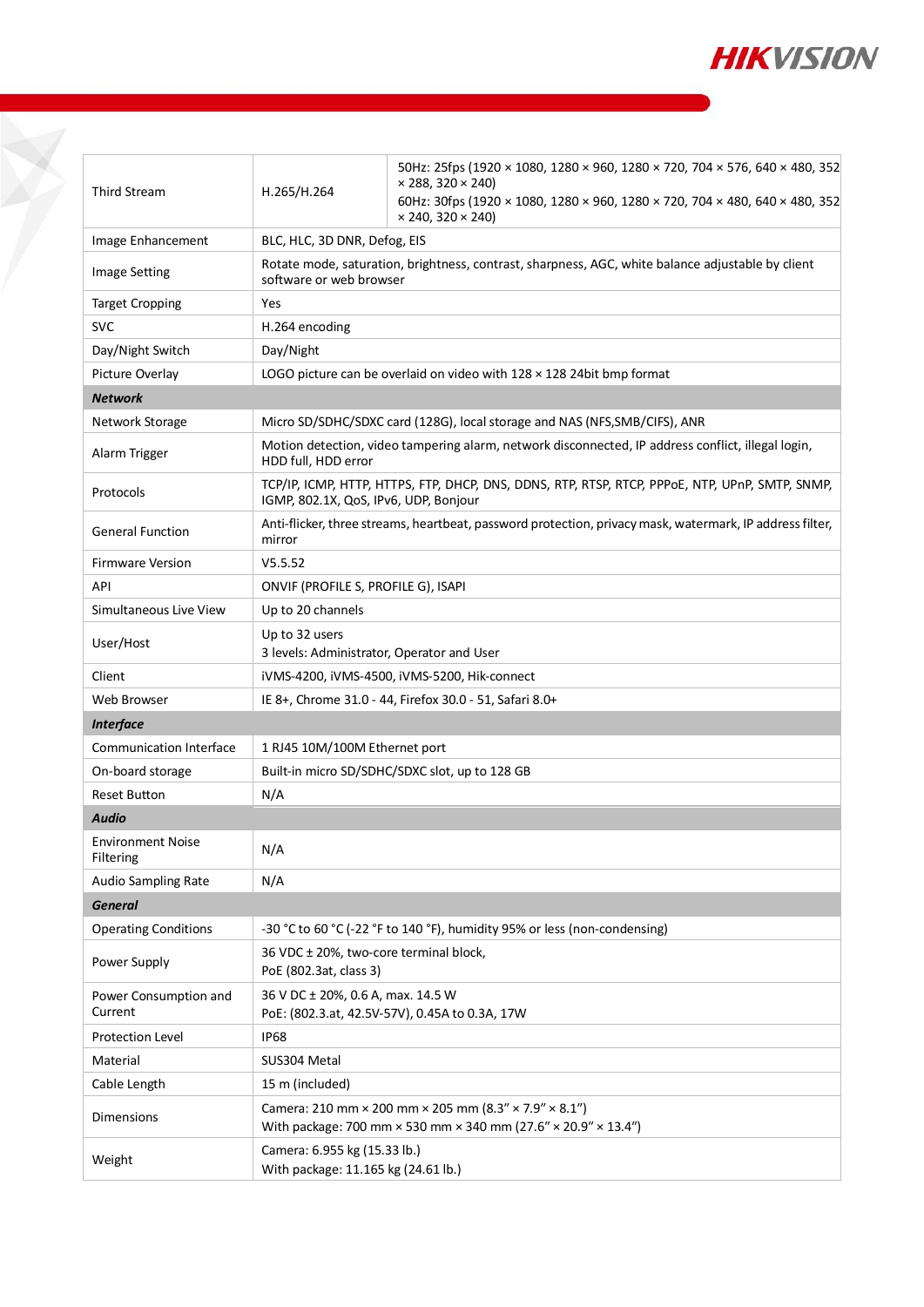

### **Available Model**

DS-2XC6224G0-L (2.0/2.8/4 mm)

### **Dimension**